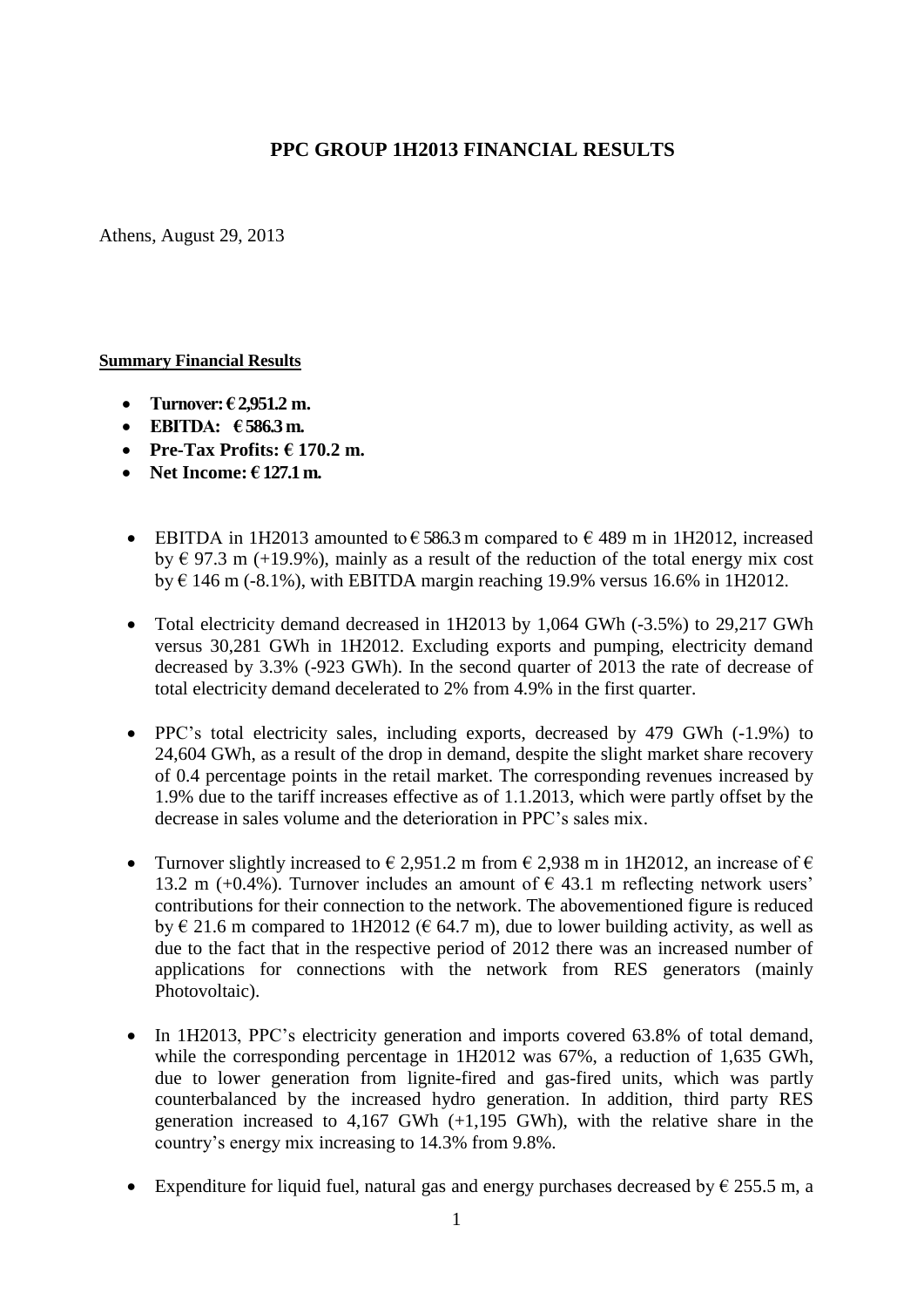decrease of 17% compared to 1H2012, mainly driven by the lower expense for natural gas and to a lesser extent for liquid fuel. The largest part of the reduction in energy purchases expense, stemming from the reduction of the System Marginal Price (SMP) by 39.5% from  $\epsilon$  60.8/MWh to  $\epsilon$  36.8/MWh, was offset from the higher expense for the variable cost recovery of IPPs.

- Expenditure for  $CO_2$  emission rights amounted to  $\epsilon$ 106.2 m in 1H2013, increased by  $\epsilon$  105.8 m compared to 1H2012, due to the fact that as of 1.1.2013, PPC is not entitled to any free  $CO_2$  emission rights.  $CO_2$  emissions in 1H2013 amounted to 18.8 mln tonnes compared to 22.9 mln tonnes in the respective period of 2012.
- The total reduction of payroll cost, including capitalized payroll, between the two periods amounted to  $\epsilon$  10.3 m (-1.9%). The abovementioned figure is calculated after the deduction of an amount of  $\epsilon$  6 m out of the total payroll cost which PPC has to recover from the State for 480 employees, who work for the Social Security Fund (IKA-ETAM) and for PPC's Personnel Insurance Organization.

Τhe net decline in the number of permanent employees on payroll was 680, from 20,534 on 30/6/2012 to 19,854 on 30/6/2013. It is important to note that, despite the lower number of personnel, overtime and shifts (in hours) decreased by 4.3% in total.

- In 1H2013, 46% of total revenues were expensed for fuel,  $CO<sub>2</sub>$  and energy purchases compared to 51.2% in the respective period of 2012. This development is attributed to the decrease of the share of liquid fuel and natural gas expenses, to 16.1% from 23.6% of total revenues. On the contrary, the share of the variable cost recovery of IPPs increased to 7.3% from 4.2%, whereas for  $CO_2$  expense was 3.6%. The share of provisions amounted to 6.4% of total revenues in 1H2013 compared to 4.8% in the respective period of 2012.
- In 1H2013, pre-tax profits amounted to  $\epsilon$  170.2 m compared to  $\epsilon$  52.5 m in 1H2012, while net profit amounted to  $\epsilon$  127.1 m compared to  $\epsilon$  22.9 m. in the respective period of 2012.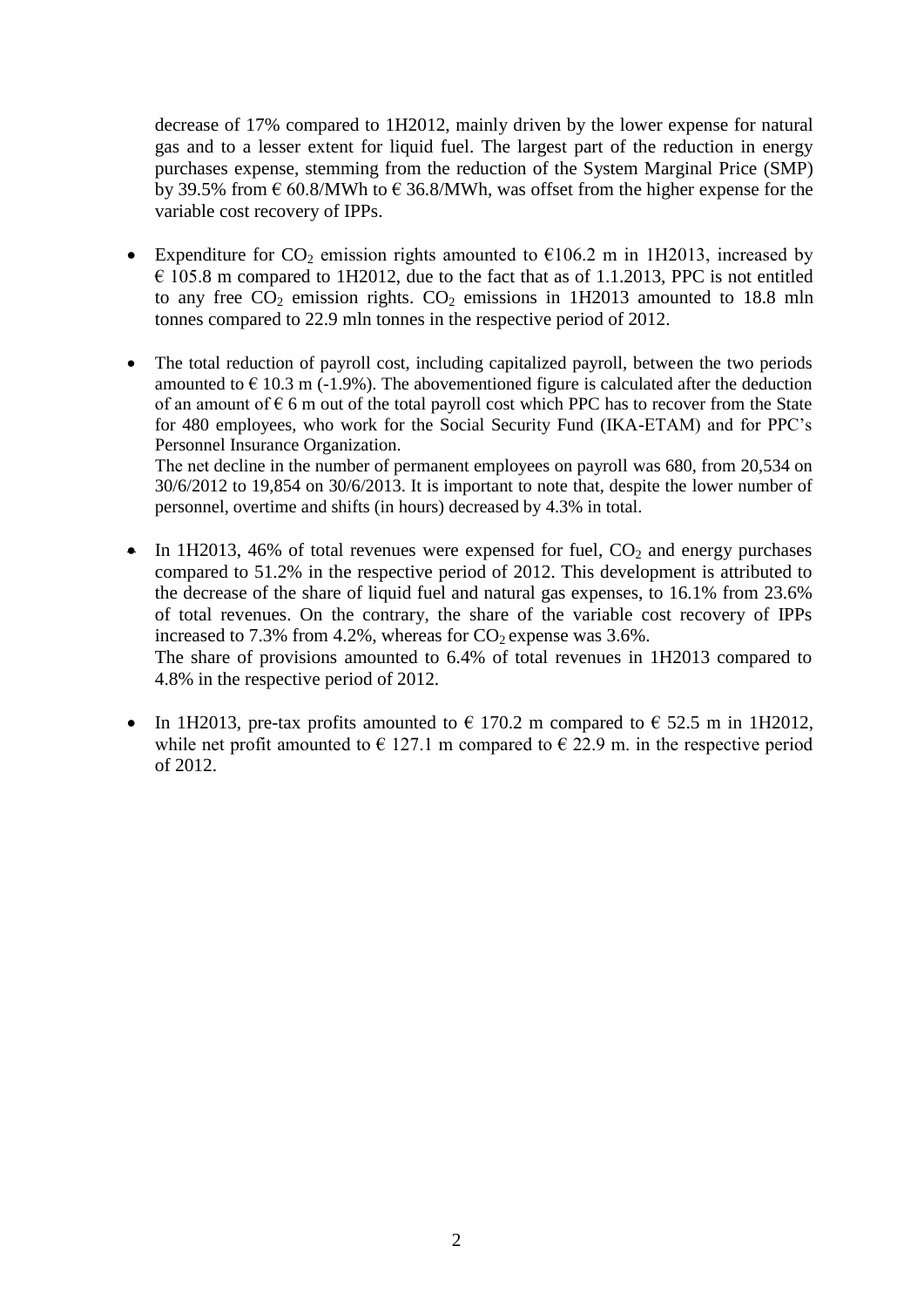Commenting on the financial results of the period, Arthouros Zervos, Public Power Corporation's Chairman and Chief Executive Officer said:

"In the second quarter, Group's turnover increased by 4.2% and operating profitability (EBITDA) by 29.3%.

On a semi-annual level, operating profitability improved with EBITDA margin reaching 19.9% compared to 16.6% in the respective period of 2012.

Despite the increase of  $CO_2$  expense by approximately  $\epsilon$  106 m, the reduction of the energy mix cost by  $\epsilon$  146 m (-8.1%), attributed to a large extent to hydro generation which more than doubled (increase of 2,016 GWh or 116%), had a significant positive impact on Group's results.

The Variable Cost Recovery Mechanism for natural gas-fired units of third party generators remains a substantial cost element for 2013, which, despite the lower demand, had a significant negative impact on first half 2013 financial results. The cost of this mechanism amounted to  $\in$  215.2 m compared to  $\in$  124.7 m in the first half of 2012.

The new measures announced by RAE for addressing the distortions in the wholesale market, have not up to now brought any changes as to the operation of this market.

For the full year, assuming Brent oil at \$ 105/bbl,  $\epsilon$ /\$ exchange rate of 1.28 and price for CO<sub>2</sub> emission rights of  $\epsilon$  5/tn, for the period September-December 2013, key financials are estimated to be as follows:

Revenues from energy sales:  $\epsilon$  5.9 bln Total Revenues: € 6.1 bln EBITDA margin: 16.5% - 17%

Finally, I would also like to highlight the commencement of commercial operation, in August, of the 417 MW Aliveri CCGT unit, which enhances the competitiveness of the Company's generation capacity, as well as the refinancing of bilateral loans of a total amount of  $\epsilon$  1.2 bln with a consortium of Greek banks. This loan agreement was one of the main reasons for the recent rating upgrade of the Company by the rating agency Standards & Poor's, while it is an intermediate stage in light of the conclusion of the agreement for the signing of a medium to long term loan aiming at the improvement of the capital structure of the Company."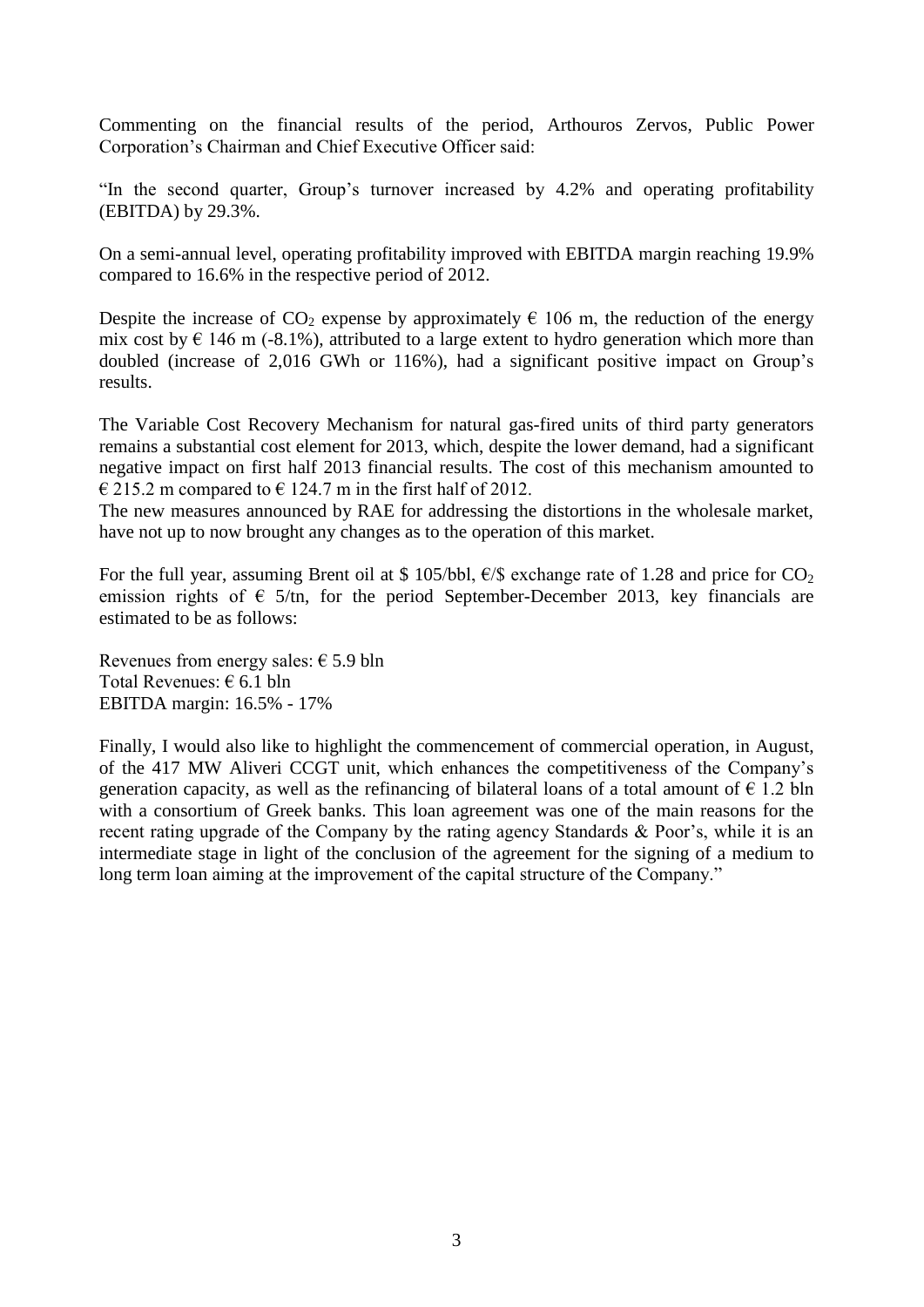# **ANALYSIS OF FINANCIAL RESULTS**

## **REVENUES**

Revenues from electricity sales, including exports, increased by 1.9% at  $\epsilon$  2,856.5 m, from  $\epsilon$  2,802.5 m in 1H2012. PPC's market share in the retail market slightly increased to an average of 98.4% compared to 98% in 1H2012.

The change in the volume of sales is analyzed as follows:

- **-** decrease of sales to the residential sector by 4.1%,
- **-** increase of sales to the agricultural sector by 7.6%,
- **-** decrease of sales to the commercial sector by 5.2%,
- **-** decrease of sales to the industrial Medium & Low Voltage sector by 0.7%,
- **-** increase of sales to the High Voltage sector by 1.4%,
- **-** decrease of sales to other sectors by 1.9%,
- **-** increase of exports by 236 GWh.

Τhe reduction of demand in the residential and commercial sector is the main factor behind the 3.5% drop in demand and the adverse sales mix of PPC.

#### **OPERATING EXPENSES**

Operating expenses, excluding depreciation, decreased by  $\epsilon$  84.1 m (-3.4%) from  $\epsilon$  2,449 m in 1H2012 to € 2,364.9 m in 1H2013.

More specifically, with respect to energy mix:

- Electricity generation from lignite decreased significantly by 18.3% (-2,426 GWh), with a consequent decline of the percentage participation of lignite in PPC's total energy mix to 39.7% vs 47.3% for 1H2012.
- Hydro generation more than doubled compared to 1H2012 (increased by 2,016 GWh), reaching 3,754 GWh due to increased water inflows during 1Q2013.
- Natural gas expense decreased by  $\epsilon$  150.3 m, from  $\epsilon$  256 m in 1H2012 to  $\epsilon$  105.7 m, primarily due to the significant decrease of gas-fired generation by 1,186 GWh (-56.1%), and secondly due to the decrease of natural gas prices by 7.2%. The reduction of gas-fired generation was particularly intense in the first quarter of 2013 (-75.3% compared to the first quarter of 2012), whereas in the second quarter the rate of decrease was limited to 11.3% compared to the respective period of last year.
- The decrease in the liquid fuel expense by  $\epsilon$  69 m (-15.8%) from  $\epsilon$  437.9 m in 1H2012 to  $\epsilon$  368.9 m this year, is mainly attributed to the reduction of electricity generation from liquid fuel by 232 GWh. On top of that, international prices of heavy fuel oil and diesel marked a decrease of 7.8% and 4.3% respectively.
- Even though the SMP between the two periods declined by 39.5%, expenditure for energy purchases from the System and the Network declined only by 5.7% from  $\epsilon$  761.4 m in 1H2012 to  $\epsilon$  717.8 m in 1H2013 ( $\epsilon$  43.6 m), as the reduction of the SMP was largely offset from the higher expense for the compensation of IPPs with their variable cost ( $\in$  215.2 m vs  $\in$ 124.7 m in 1H2012).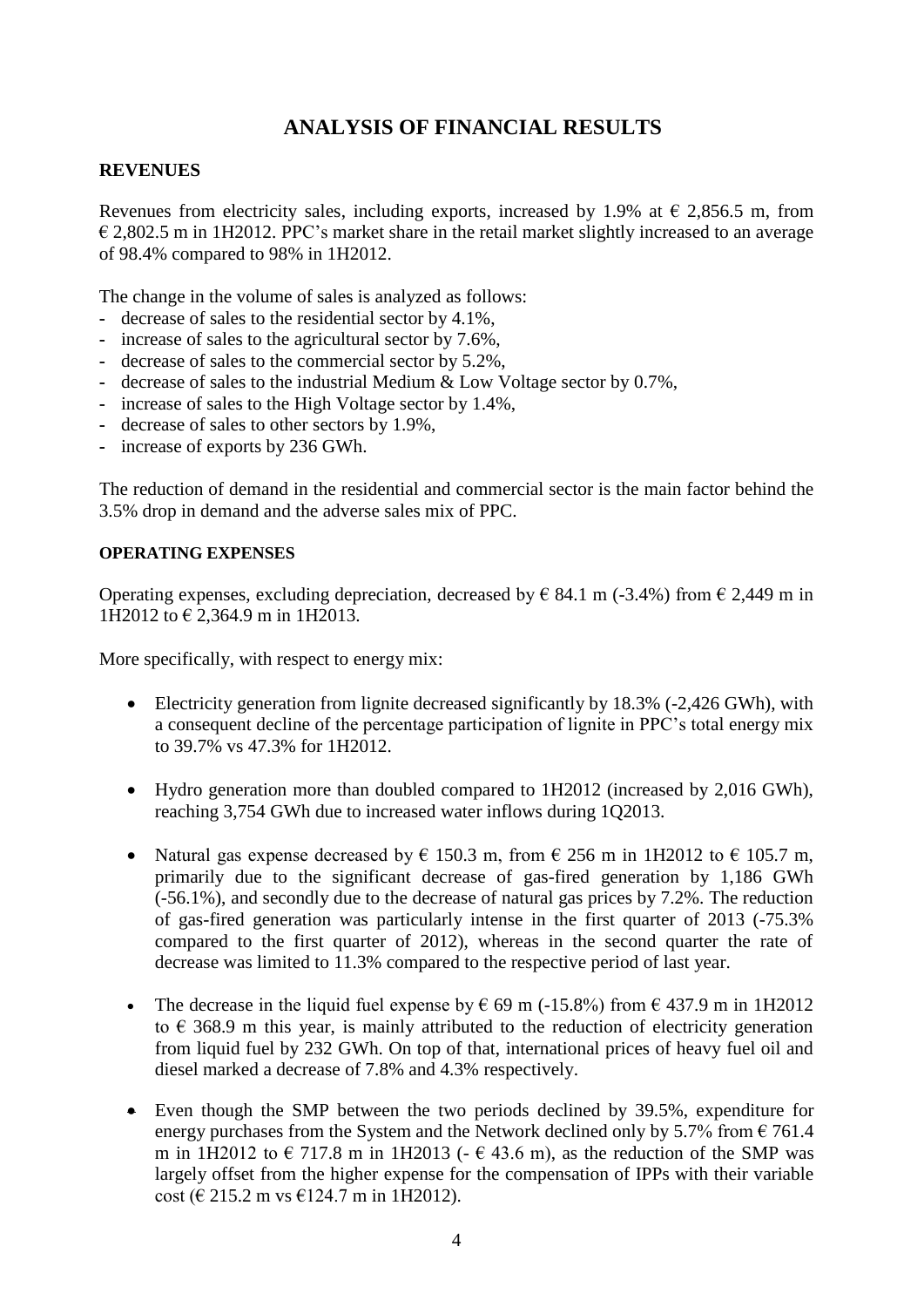• PPC's imports increased to 1,036 GWh in 1H2013 (+169 GWh compared to 1H2012) with an increase in the respective expense by  $\epsilon$  7.4 m.

With respect to provisions:

- Provisions for bad debt, litigation and slow moving materials amounted to  $\epsilon$  189 m, increased by  $\epsilon$  46.6 m (+32.7%) compared to 1H2012. Excluding the negative impact of one off provisions of IPTO and HEDNO regarding third party suppliers debt, which were recorded in 2Q2012 and the positive impact of the reversal of the provision for the Attica traffic lights which was recorded in 1Q2012, the actual increase in provisions is  $€ 37.8 \text{ m } (+25\%)$ .
- It is noted that, following the issuance of RAE's Decision 285/2013, the Market Operator (LAGIE) sent a letter to PPC, according to which an amount of  $\epsilon$  96.6 m is seemingly allocated to PPC, based on the finalization of the methodology for the fair allocation of payments to cover deficits in the Day Ahead Schedule created by third party suppliers during 2011 and 2012. The Parent Company considers that LAGIE's alleged claim violates fundamental principles of law and will be appropriately contested in court, while at the same time neither the amount, nor the grounds on which this claim is based are substantiated. However, as the above mentioned claim is based on RAE's Decision, the legal dispute will be lengthy with uncertain outcome for the parties involved. Given the fact that LAGIE's claim is disputed as far as its essence is concerned and, in addition, said amount as well as the grounds on which this claim is based are not substantiated, it is not possible to estimate the potential liability that might arise for the Parent Company and therefore no provision has been recorded in the 1H2013 financial results.

## **OTHER FINANCIAL INFORMATION**

- Depreciation expense in 1H2013 slightly decreased to  $\epsilon$  305.1 m compared to  $\epsilon$  319.4 m in 1H2012.
- Net financial expenses decreased to  $\epsilon$  107.6 m (-8%), from  $\epsilon$  116.9 m in 1H2012, due to debt reduction between the two periods, as well as the decrease of interbank interest rates.
- Capital expenditure in 1H2013 amounted to  $\epsilon$  335 m. compared to  $\epsilon$  457.3 m. in 1H2012, reduced by  $\epsilon$  122.3 m, while, as a percentage of total revenues it declined to 11.4% from 15.6%. Excluding network users' contributions for their connection to the network ( $\in$  43.1 m. and  $\in$  64.7 m. in 1H2013 and 1H2012 respectively), which fund a significant part of network projects, capital expenditure amounted to 10% and 13.7% of total revenues in 1H2013 and 1H2012 respectively.

More specifically, the main components of 1H2013 capital expenditure, were the following (in brackets the respective figures of 1H2012):

- mining projects:  $641.5 \text{ m}.$   $(675.2 \text{ m.})$
- **-** generation projects:  $\qquad \in 81.2 \text{ m}.$   $\qquad \in 172.9 \text{ m}.$
- **-** transmission projects:  $\epsilon$  63 m. ( $\epsilon$  41.5 m.)
- network projects:  $\epsilon$  143.8 m.  $(\epsilon$  159.8 m.)
- **-** RES projects:  $\epsilon$  2.9 m.  $(\epsilon$  6.3 m.)
- Net debt amounted to  $\epsilon$  4,609.6 m, a reduction of  $\epsilon$  167.7 m. compared to 30.6.2012  $(€ 4,777.3 m.)$  or  $€ 69.4 m$  compared to 31.12.2012  $(€ 4,679 m.).$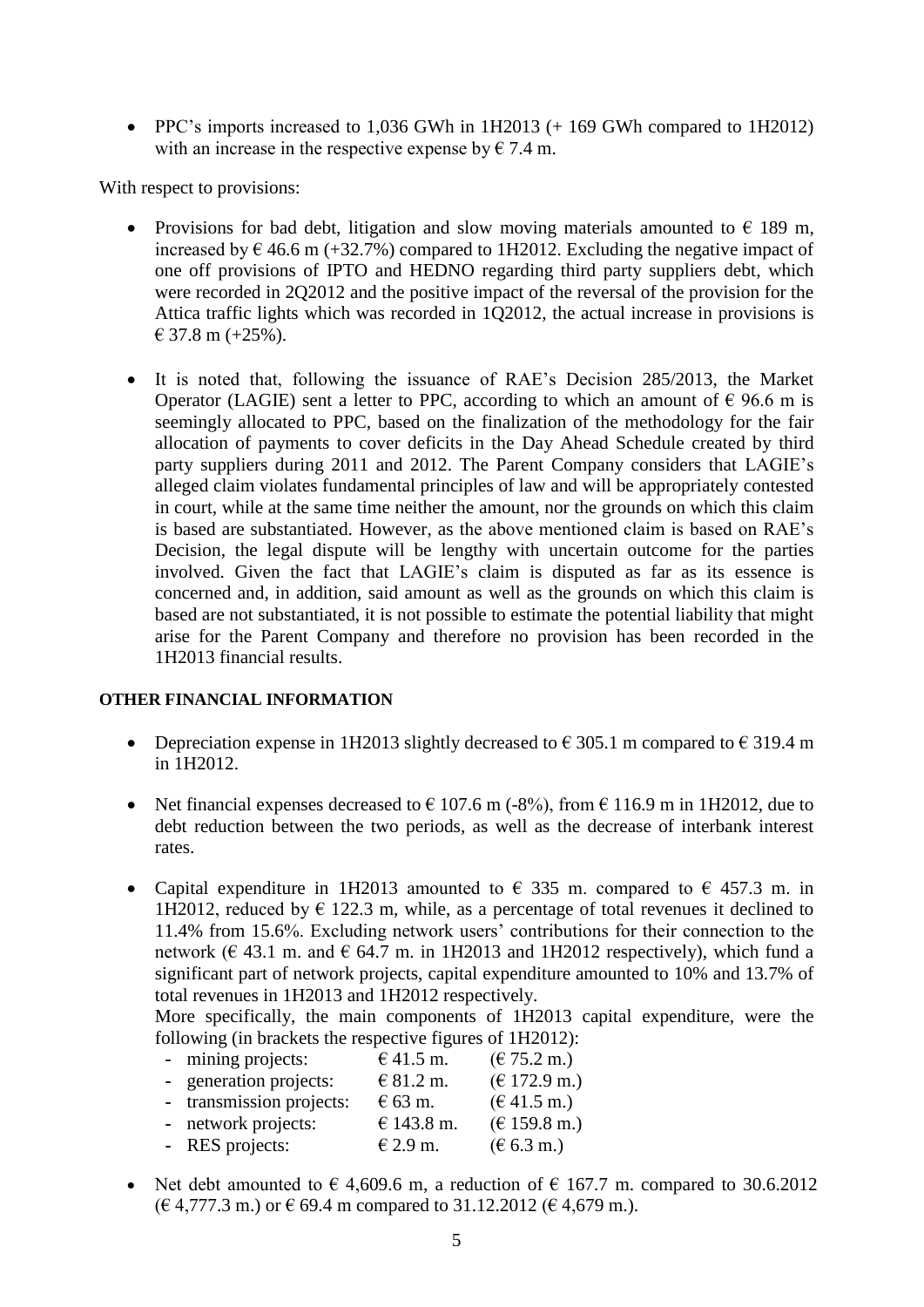#### **FINANCIAL RESULTS OF THE PARENT COMPANY** *(in brackets the amounts for 1Η2012)*

|  | $\bullet$ Turnover: |  | $\in$ 2,919.3 m. $(\in$ 2,887.1 m.) |
|--|---------------------|--|-------------------------------------|
|--|---------------------|--|-------------------------------------|

- EBITDA:  $\epsilon$  478.1 m.  $(\epsilon$  379.9 m.)
- EBITDA margin :  $16.4\%$  (13.2%)
- Pre tax profits :  $\qquad \in 105.7 \text{ m.} \qquad (\in 24.9 \text{ m.})$
- Net income:  $\epsilon$  62.8 m.  $(\epsilon$  16 m.)

#### **FINANCIAL RESULTS OF SUBSIDIARIES** *(in brackets the amounts for 1Η2012)*

#### **Independent Power Transmission Operator (IPTO S.A/ADMIE)**

• Turnover:  $\epsilon$  137.7 m.  $(\epsilon$  142.1 m.) • EBITDA:  $681.8 \text{ m}$ .  $(666.7 \text{ m})$ • EBITDA margin :  $59.4\%$  (46.9%) • Pre - tax profits:  $\theta$  43.7 m.  $(\theta$  26.3 m.) • Net income:  $\epsilon$  36.1 m.  $(\epsilon$  11.9 m.)

## **Hellenic Electricity Distribution Network Operator (HEDNO S.A./DEDDIE)**

- Turnover:  $\epsilon$  258.2 m.  $(\epsilon$  230.8 m.) • EBITDA:  $\epsilon$  16.3 m.  $(\epsilon$  30.7 m.) • EBITDA margin :  $6.3\%$  (13.3%) • Pre - tax profits:  $\theta$  13.1 m.  $(\theta$  29.1 m.)
- Net income:  $\epsilon$  21.4 m.  $(\epsilon$  23.9 m.)

## **PPC Renewables S.A.**

| • Turnover:               | € 13.9 m.  | $(\text{€ }11.4 \text{ m.})$            |
|---------------------------|------------|-----------------------------------------|
| $\bullet$ EBITDA:         | $€ 7.6$ m. | $(\text{\textsterling} 6.4 \text{ m.})$ |
| $\bullet$ EBITDA margin : | 55.1%      | $(56.1\%)$                              |
| • Pre - tax profits:      | $E$ 5.2 m. | $(6.3.9)$ m.)                           |
| • Net income:             | € 4.3 m.   | $(\text{€ }3.2 \text{ m.})$             |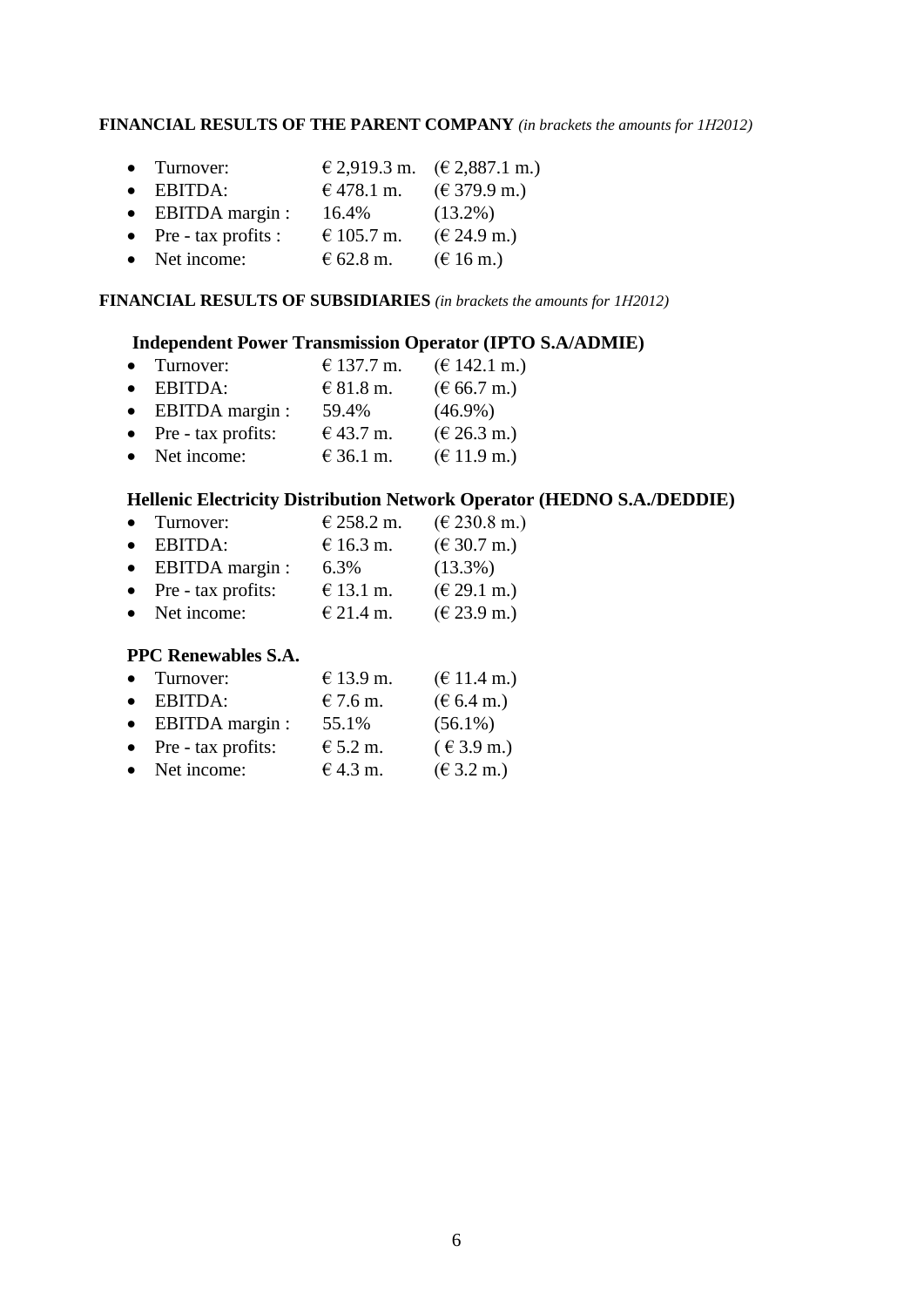| Summary Financials (€ m.)                         |                   |                        |         |                       |                     |         |  |
|---------------------------------------------------|-------------------|------------------------|---------|-----------------------|---------------------|---------|--|
|                                                   | 1H2013<br>Audited | 1H2012<br>Audited      | Δ%      | 1H2013<br>Audited     | 1H2012<br>Audited   | Δ%      |  |
|                                                   |                   | <b>GROUP</b>           |         | <b>PARENT COMPANY</b> |                     |         |  |
| <b>Total Revenues</b>                             | 2,951.2           | 2,938.0                | 0.4%    | 2,919.3               | 2,887.1             | 1.1%    |  |
| <b>EBITDA</b>                                     | 586.3             | $489.0^{(1)}$          | 19.9%   | 478.1                 | $379.9^{(1)}$       | 25.8%   |  |
| <b>EBITDA Margin</b>                              | 19.9%             | $16.6\%^{(1)}$         |         | 16.4%                 | $13.2\%^{(1)}$      |         |  |
| Profit/(Loss) before Taxes & Fin. Expenses (EBIT) | 281.2             | $169.6^{(1)}$          | 65.8%   | 205.6                 | $91.8^{(1)}$        | 124.0%  |  |
| EBIT margin (%)                                   | 9.5%              | $5.8\%$ <sup>(1)</sup> |         | 7.0%                  | $3.2\%^{(1)}$       |         |  |
| Net Income/(Loss)                                 | 127.1             | 22.9 <sup>(1)</sup>    |         | 62.8                  | 16.0 <sup>(1)</sup> | 292.5%  |  |
| EPS/(Loss) (in euro)                              | 0.55              | $0.10^{(1)}$           |         | 0.27                  | $0.07^{(1)}$        |         |  |
| No of Shares (in m.)                              | 232               | 232                    |         | 232                   | 232                 |         |  |
| <b>Net Debt</b>                                   | 4,609.6           | 4,777.3                | $-3.5%$ | 4,203.4               | 4,386.2             | $-4.2%$ |  |

| Summary Profit & Loss (€ m.)                    |                   |                   |           |                   |                        |           |  |
|-------------------------------------------------|-------------------|-------------------|-----------|-------------------|------------------------|-----------|--|
|                                                 | 1H2013<br>Audited | 1H2012<br>Audited | Δ%        | 1H2013<br>Audited | 1H2012<br>Audited      | Δ%        |  |
|                                                 |                   | <b>GROUP</b>      |           |                   | <b>PARENT COMPANY</b>  |           |  |
| <b>Total Revenues</b>                           | 2,951.2           | 2,938.0           | 0.4%      | 2,919.3           | 2,887.1                | 1.1%      |  |
| - Revenue from energy sales                     | 2,856.5           | 2,802.5           | 1.9%      | 2,847.1           | 2,795.5                | 1.8%      |  |
| - Revenues from HTSO                            | 0.0               | 0.6               | $-100.0%$ | 0.0               | 0.6                    | $-100.0%$ |  |
| - Customers' contributions                      | 43.1              | 64.7              | $-33.4%$  | 43.2              | 62.4                   | $-30.8%$  |  |
| - Third Party Distribution network fees and PSO | 8.1               | 13.7              | $-40.9%$  | 2.2               | 8.4                    | $-73.8%$  |  |
| - Other revenues                                | 43.5              | 56.5              | $-23.0%$  | 26.8              | 20.2                   | 32.7%     |  |
| Total Operating Expenses (excl. depreciation)   | 2,364.9           | $2,449.0^{(1)}$   | $-3.4%$   | 2,441.2           | $2,507.2^{(1)}$        | $-2.6%$   |  |
| - Payroll Expenses                              | 470.4             | 472.9 $(1)$       | $-0.5%$   | 307.2             | $309.8$ <sup>(1)</sup> | $-0.8%$   |  |
| - Third parties fossil fuel                     | 16.4              | 19.0              | $-13.7%$  | 16.4              | 19.0                   | $-13.7%$  |  |
| - Total Fuel Expenses                           | 474.6             | 693.9             | $-31.6%$  | 474.6             | 693.9                  | $-31.6%$  |  |
| - Liquid fuel                                   | 368.9             | 437.9             | $-15.8%$  | 368.9             | 437.9                  | $-15.8%$  |  |
| - Natural Gas                                   | 105.7             | 256.0             | $-58.7%$  | 105.7             | 256.0                  | $-58.7%$  |  |
| - Expenditure for $CO2$ emission rights         | 106.2             | $0.4^{(2)}$       |           | 106.2             | $0.4^{(2)}$            |           |  |
| - Energy Purchases                              | 776.0             | 812.2             | $-4.5%$   | 784.4             | 818.1                  | $-4.1%$   |  |
| -Purchases From the System and the Network      | 377.4             | 509.9             | $-26.0%$  | 383.0             | 509.9                  | $-24.9%$  |  |
| - PPC Imports                                   | 58.2              | 50.8              | 14.6%     | 58.2              | 50.8                   | 14.6%     |  |
| - Other                                         | 340.4             | 251.5             | 35.3%     | 343.2             | 257.4                  | 33.3%     |  |

 $\bullet$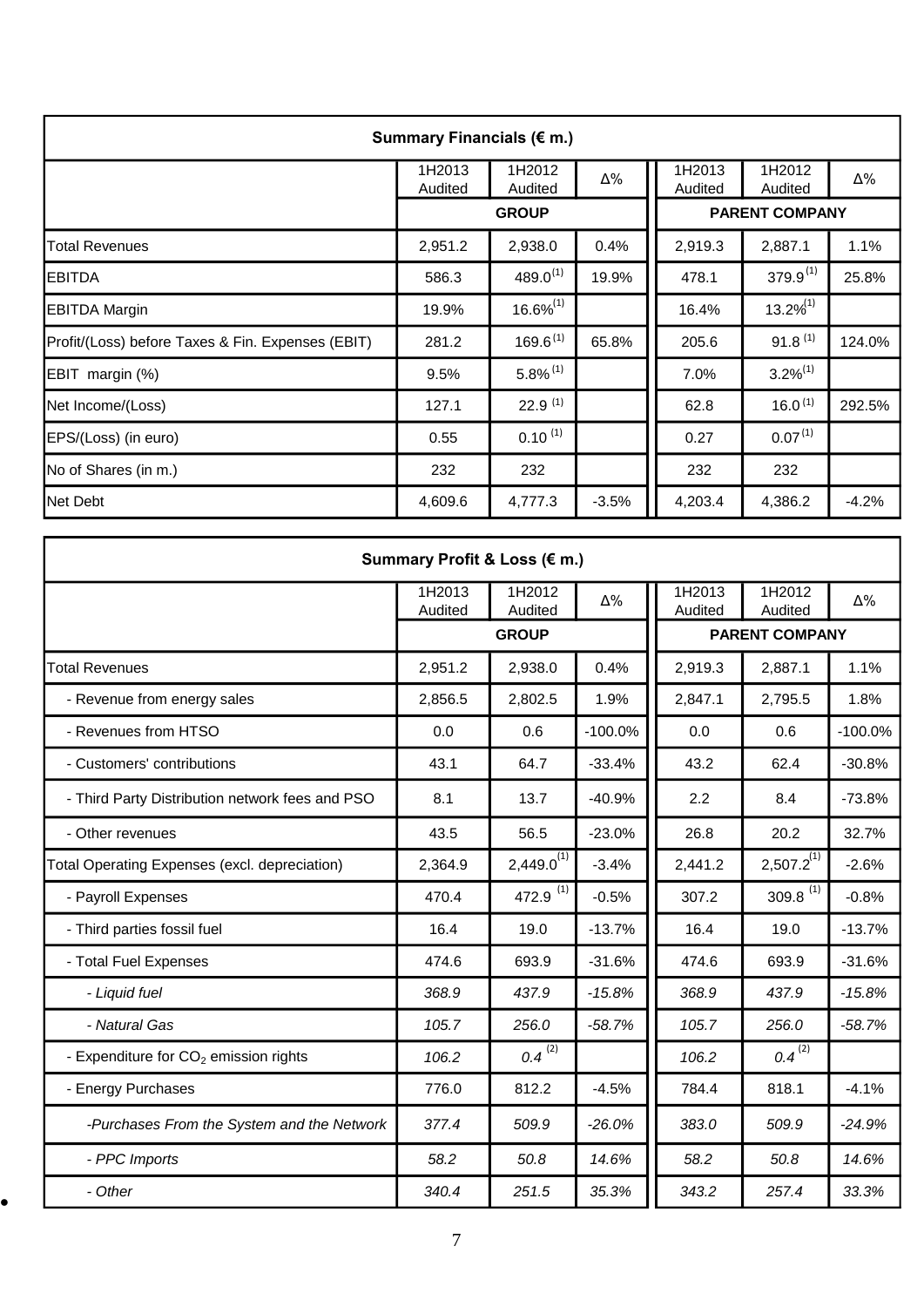| - Transmission System Usage                                                                             | 34.5  | 29.5                   | 16.9%    | 147.8 | 147.7                     | 0.1%     |
|---------------------------------------------------------------------------------------------------------|-------|------------------------|----------|-------|---------------------------|----------|
| - Distribution System Usage                                                                             | 0.0   | 0.0                    |          | 210.3 | 198.1                     | 6.2%     |
| - Provisions                                                                                            | 189.0 | 142.4                  | 32.7%    | 182.1 | 95.4                      | 90.9%    |
| - (Profit) / loss from evaluation of $CO2$ liabilities of<br>prior year and of sales of CO <sub>2</sub> | 0.0   | 0.0                    |          | 0.0   | 0.0                       |          |
| - Taxes and Duties                                                                                      | 29.0  | 24.3                   | 19.3%    | 24.0  | 21.1                      | 13.7%    |
| - Other Operating Expenses (including lignite)                                                          | 268.8 | (2)<br>254.4           | 5.7%     | 188.2 | (2)<br>203.7              | $-7.6%$  |
| <b>EBITDA</b>                                                                                           | 586.3 | 489.0 $(1)$            | 19.9%    | 478.1 | $379.9^{(1)}$             | 25.8%    |
| EBITDA margin (%)                                                                                       | 19.9% | 16.6% $\overline{11}$  |          | 16.4% | $13.2\%^{(1)}$            |          |
| Depreciation and Amortisation                                                                           | 305.1 | 319.4                  | $-4.5%$  | 272.5 | 288.1                     | $-5.4%$  |
| Profit/(Loss) before Taxes & Fin. Expenses (EBIT)                                                       | 281.2 | (1)<br>169.6           | 65.8%    | 205.6 | (1)<br>91.8               | 124.0%   |
| EBIT margin (%)                                                                                         | 9.5%  | $5.8\%$ <sup>(1)</sup> |          | 7.0%  | $3.2\%$ <sup>(1)</sup>    |          |
| <b>Total Net Financial Expenses</b>                                                                     | 107.8 | 117.6                  | $-8.3%$  | 95.2  | 66.9                      | 42.3%    |
| - Net Financial Expenses                                                                                | 107.6 | 116.9                  | $-8.0%$  | 95.0  | 66.2                      | 43.5%    |
| - Foreign Currency (Gains)/ Losses                                                                      | 0.2   | 0.7                    | $-71.4%$ | 0.2   | 0.7                       | $-71.4%$ |
| Impairment loss of marketable securities                                                                | 4.7   | 0.0                    |          | 4.7   | 0.0                       |          |
| Share of profit /(losses) in associated companies                                                       | 1.5   | 0.5                    | 200.0%   | 0.0   | 0.0                       |          |
| Pre-tax Profits/ (Losses)                                                                               | 170.2 | (1)<br>52.5            | 224.2%   | 105.7 | $\left( 1\right)$<br>24.9 | 324.5%   |
| Net Income/ (Loss)                                                                                      | 127.1 | (1)<br>22.9            |          | 62.8  | 16.0 $(1)$                | 292.5%   |
| EPS/(Loss) (In euro)                                                                                    | 0.55  | (1)<br>0.10            |          | 0.27  | $\left( 1\right)$<br>0.07 |          |

| Summary Balance Sheet & Capex (€ m.) |                   |                   |          |                       |                   |            |  |
|--------------------------------------|-------------------|-------------------|----------|-----------------------|-------------------|------------|--|
|                                      | 1H2013<br>Audited | 1H2012<br>Audited | Δ%       | 1H2013<br>Audited     | 1H2012<br>Audited | $\Delta\%$ |  |
|                                      |                   | <b>GROUP</b>      |          | <b>PARENT COMPANY</b> |                   |            |  |
| Total Assets                         | 16,075.8          | 17,010.0          | $-5.5%$  | 14,997.3              | 15,331.8          | $-2.2%$    |  |
| Net Debt                             | 4,609.6           | 4,777.3           | $-3.5%$  | 4,203.4               | 4,386.2           | $-4.2%$    |  |
| <b>Total Equity</b>                  | 5,720.4           | $6,361.2^{(1)}$   | $-10.1%$ | 5,696.1               | $6,285.2^{(1)}$   | $-9.4%$    |  |
| Capital expenditure                  | 335.0             | 457.3             | $-26.7%$ | 267.1                 | 409.4             | $-34.8%$   |  |

 $(1)$  Figures have been adjusted due to the amended IAS 19 "Employee Benefits"

 $^{(2)}$  Reclassifications have taken place for comparative reasons.